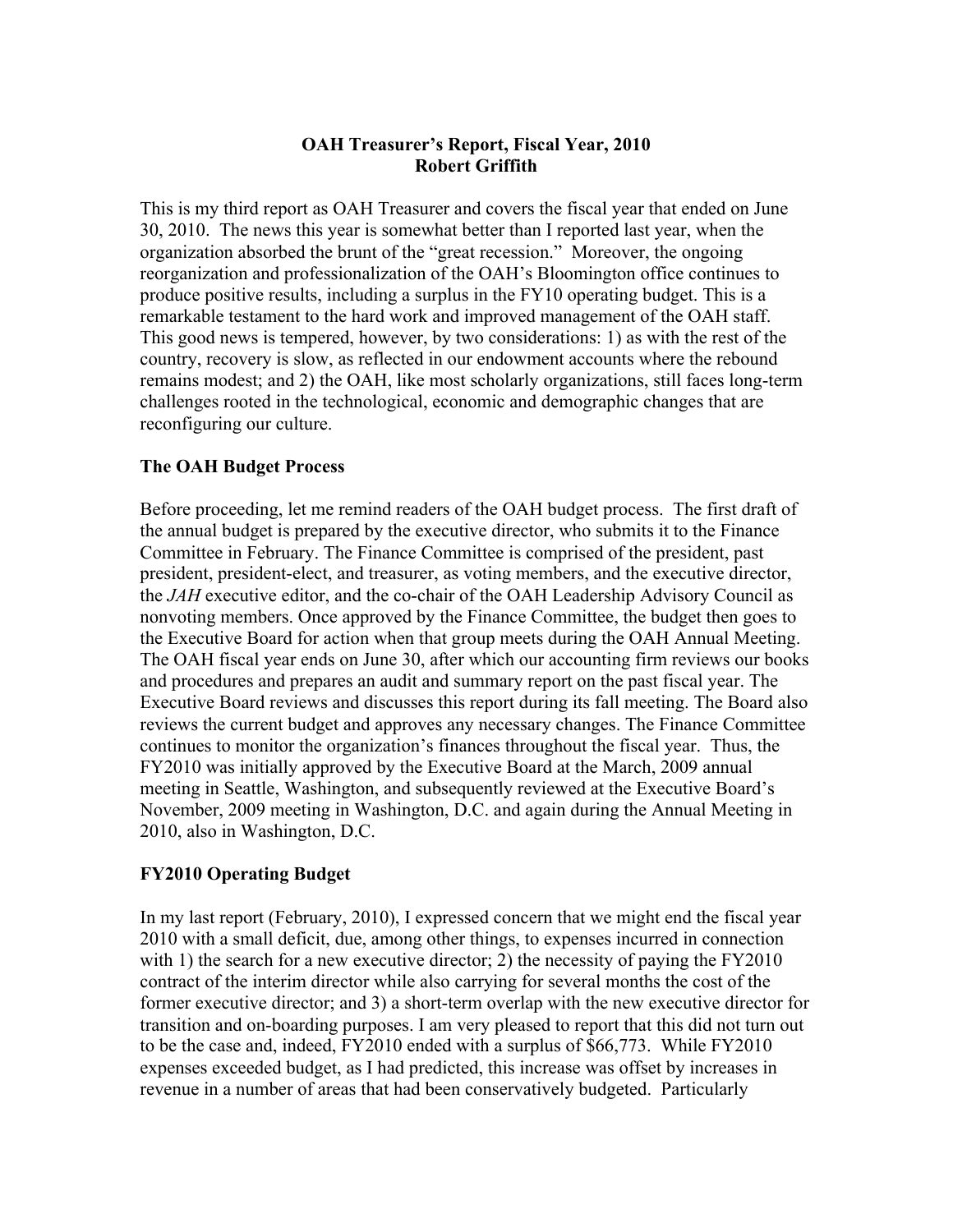significant was higher participation in the annual meeting, due to the popularity of its Washington, D.C. location.

Other numbers also reflected the OAH's improved financial condition. The organization's cash position continued to improve – the "current" cash vs. short-term payables ratio was 1.87 in FY2010 (compared to 1.46 in FY2009 and 1.21 in FY2008). A higher ratio indicates a stronger budget fund for the association. Similarly, the organization's unrestricted net asset deficit (for services, mainly subscriptions, paid for but not yet delivered), which I have called attention to in previous years, has declined (e.g., improved) from \$623K in FY2008, to \$530K in FY2009, to \$468K in FY2010. In other words, we are moving in a positive direction. Reducing this deficit should remain a high, multi-year priority for the organization.

Two additional observations on the FY2010 revenue side: 1) there was a shortfall in unrestricted contributions of approximately \$65,000. Unrestricted contributions for FY2010 were budgeted at a 17 percent increase over FY2009, an unrealistic expectation given the continuing negative economy. We hope to address this in FY2011 through more realistic, reduced expectations, and through a renewed emphasis on fundraising. 2) The OAH experienced a significant increase in revenues from its management of so many projects with the National Park Service (NPS); and the Park Service has renewed its five-year contract with the OAH. While we anticipate an increase in revenues from this source, the administrative costs associated with managing the project also increased. As a consequence, in the coming year we will be conducting a detailed cost benefit analysis of the impact of the NPS contract on OAH finances.

| Table 1. OAH Operating Results to Budget FY 2010 |           |               |          |
|--------------------------------------------------|-----------|---------------|----------|
|                                                  | Results   | <b>Budget</b> | Variance |
|                                                  | \$        |               |          |
| <b>Total Revenues</b>                            | 2,849,971 | 2,858,381     | (8, 410) |
|                                                  |           |               |          |
| <b>Total Expenses</b>                            | 2,783,198 | 2,843,866     | (60,668) |
|                                                  |           |               |          |
| Net Income                                       | 66,773    | 14,515        | 52.258   |

| Table 2. OAH Operating Revenues to Budget FY 2010 |         |               |           |
|---------------------------------------------------|---------|---------------|-----------|
| Revenues                                          | Results | <b>Budget</b> | Variance  |
|                                                   | \$      | \$            | \$        |
| Contributions                                     | 729,759 | 793,496       | (63, 737) |
|                                                   |         |               |           |
| <b>Membership Dues</b>                            | 565,146 | 578,815       | (13,669)  |
|                                                   |         |               |           |
| Subscriptions                                     | 541,425 | 505.696       | 35,729    |
|                                                   |         |               |           |
| Sales & Advertising                               | 213,155 | 228,875       | (15, 720) |
|                                                   |         |               |           |
| Program Fees                                      | 216,027 | 200,900       | 15,127    |
|                                                   |         |               |           |
| Event Revenue                                     | 388,192 | 286.211       | 101.981   |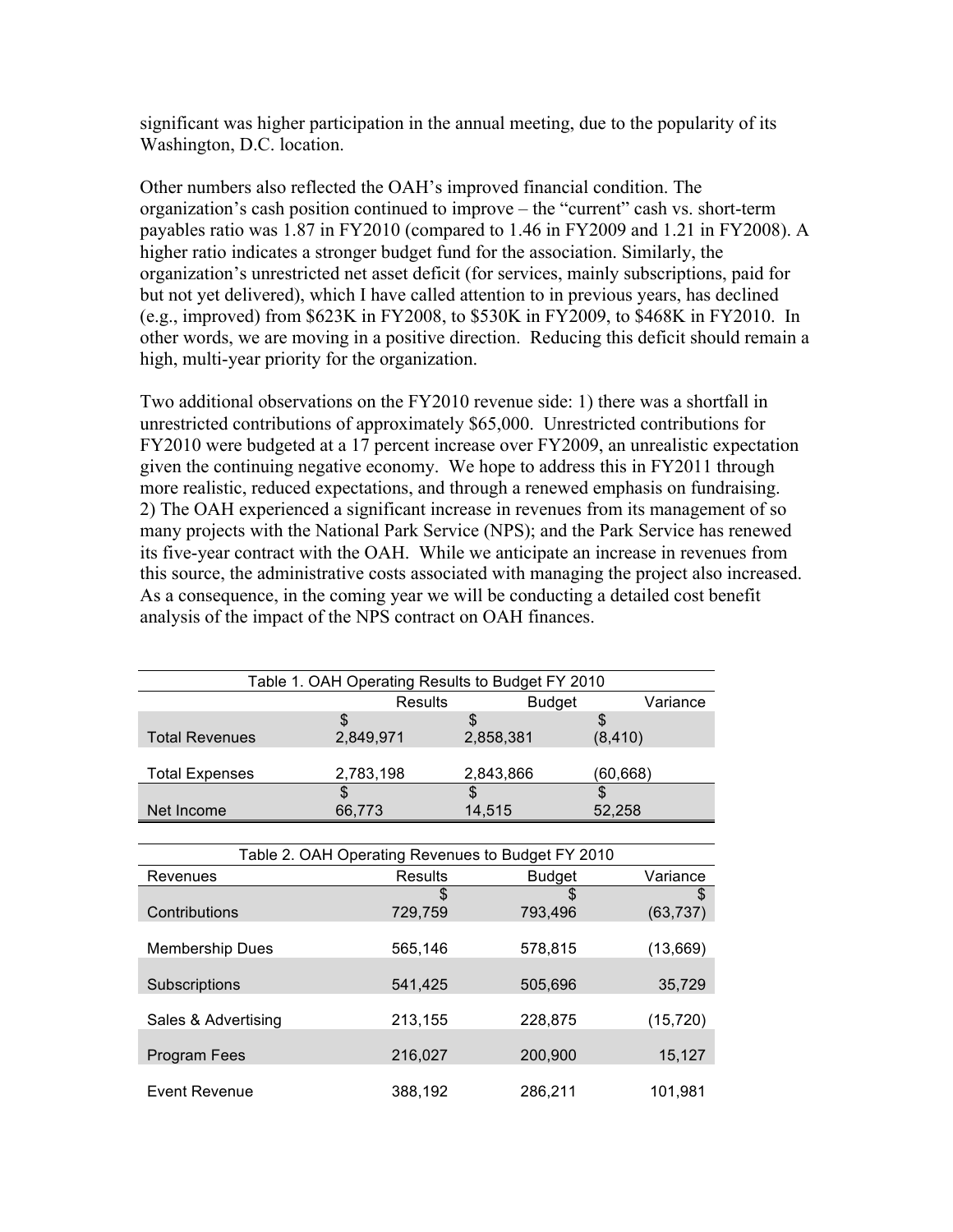| Investment Income         | 286       | 1,000     | (714)     |
|---------------------------|-----------|-----------|-----------|
| <b>Other Revenue</b>      | 126,373   | 93,780    | 32,593    |
| <b>Budgeted Transfers</b> | 69,608    | 169,608   | (100,000) |
|                           | S         | \$        |           |
| <b>Total Revenues</b>     | 2,849,971 | 2,858,381 | (8,410)   |

| Table 3. OAH Operating Expenses to budget FY 2010 |                  |               |                 |
|---------------------------------------------------|------------------|---------------|-----------------|
| Expenses                                          | <b>Results</b>   | <b>Budget</b> | Variance        |
| <b>Personnel Costs</b>                            | \$.<br>1,361,075 | 1,388,952     | (27, 877)       |
| <b>Professional Fees</b>                          | 634,019          | 584,910       | 49,109          |
| Program Costs                                     | 30,748           | 39,300        | (8, 552)        |
| Committees                                        | 33,347           | 33,810        | (463)           |
| <b>Advocacy &amp; Alliances</b>                   | 63,139           | 63,539        | (400)           |
| <b>Administrative Costs</b>                       | 247,341          | 298,553       | (51, 212)       |
| Facilities & Equipment                            | 251,534          | 267,458       | (15, 924)       |
| <b>Travel &amp; Entertainment</b>                 | 125,350          | 135,314       | (9,964)         |
| Marketing                                         | 6,042            | 5,500         | 542             |
| Other Expenses                                    | 30,603           | 26,530        | 4,073           |
| <b>Total Expenses</b>                             | 2,783,198        | 2,843,866     | S.<br>(60, 668) |

### **Modest Rebound in Endowment Accounts**

As readers of these annual reports are aware, the OAH's endowment is invested in pooled funds managed by the Indiana University Foundation. In FY2007 these funds totaled \$2,002,776. By June 30, 2008, as the recession got underway, they had dropped slightly, to \$1,914,908; however, as I reported last year, by the end of FY2009 on June 30, 2009, they had declined precipitously to \$1,384,639, a decrease of almost 28 percent. Since then, there has been a modest rebound, though the endowment still remains far below its 2007 level. As of June 30, 2010, OAH Endowment Fund Balances stood at \$1,482,719. On the one hand, much of this loss is unrealized; it would be realized only if the OAH sold its assets at the current low prices. Nevertheless, the impact of reduced income from these investments has continued to negatively impact the organization (including especially our ability to sustain our annual prizes or fund new initiatives) and will continue to do so in the years immediately ahead.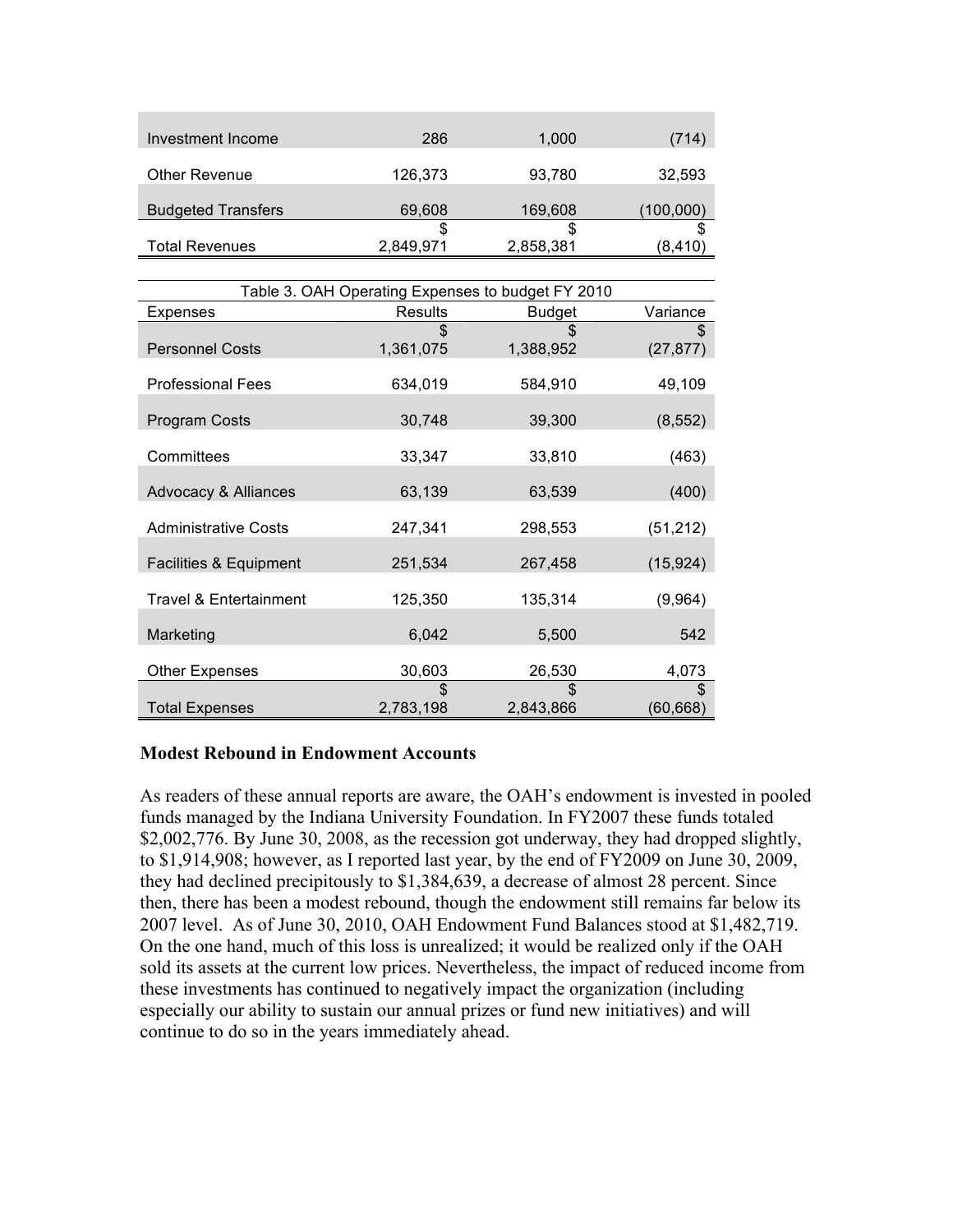| Table 4. OAH Endowment Fund Balances |           |           |           |
|--------------------------------------|-----------|-----------|-----------|
|                                      | FY 08     | FY 09     | FY 10     |
|                                      | \$        | \$        | \$        |
| Reserve Fund                         | 519,565   | 355,703   | 374.039   |
| Fund for American                    |           |           |           |
| History                              | 825.658   | 593.990   | 627.832   |
|                                      |           |           |           |
| <b>Prize Fund</b>                    | 466,052   | 352,865   | 392,092   |
|                                      |           |           |           |
| Higham Prize Fund                    | 6.383     | 2,768     | 3,161     |
|                                      |           |           |           |
| <b>Second Century</b>                | 97,250    | 79,314    | 85,595    |
|                                      | S         | \$        | \$        |
| <b>Total Endowment</b>               | 1,914,908 | 1,384,640 | 1,482,719 |

#### **Improved Financial Policies and Procedures; Reorganization of Responsibilities**

As I reported last year, the OAH continues to implement a series of reorganizations and management reforms begun by interim executive director Katha Kissman and continuing under the leadership of the new Executive Director, Kathy Finley. Last year these included the development of a Financial Policies and Procedures Manual; the establishment of a line of credit at the Monroe Bank in Bloomington, to better manage the cash flows resulting from our growing work on behalf of the National Park Service, and the reallocation of responsibilities among the financial staff in Bloomington and our external consultants. The position of Business Manager was eliminated and the role of the consulting Chief Financial Officer role was modified. The resulting revised structure is as follows: 1) An Accounting and Financial Support Specialist (Jonathan Apgar) performs the day-to-day financial and operating activities of the organization (accounts receivable, accounts payable, financial reporting, etc.). 2) Controllership Services (Michael Crouse) provides oversight and review of the accounting activities of the organization on a contractual basis of approximately 2-3 hours per week. A Financial Consultant (Karen Kennelly) provides consultation on specific accounting and tax issues. As a result of these steps, OAH finances are better monitored and at less cost to the organization. The staff is currently installing a new membership database and fashioning a new membership plan, both of which will, it is hoped, have a positive impact on the organization's financial condition. Finally, I note that in September, 2010, the OAH renewed its External Agency Agreement with Indiana University which governs our relationship with our host institution.

### **New Contract with Oxford University Press**

One of the brightest notes in the past year has been the negotiation of a contract with Oxford University Press to produce and market the *Journal of American History* in both print and electronic format. Thanks to the hard work of the Bloomington leadership, this new contract will result in reduced production costs, significant upfront income, and revenue guarantees. Most importantly, Oxford's global marketing expertise will infuse